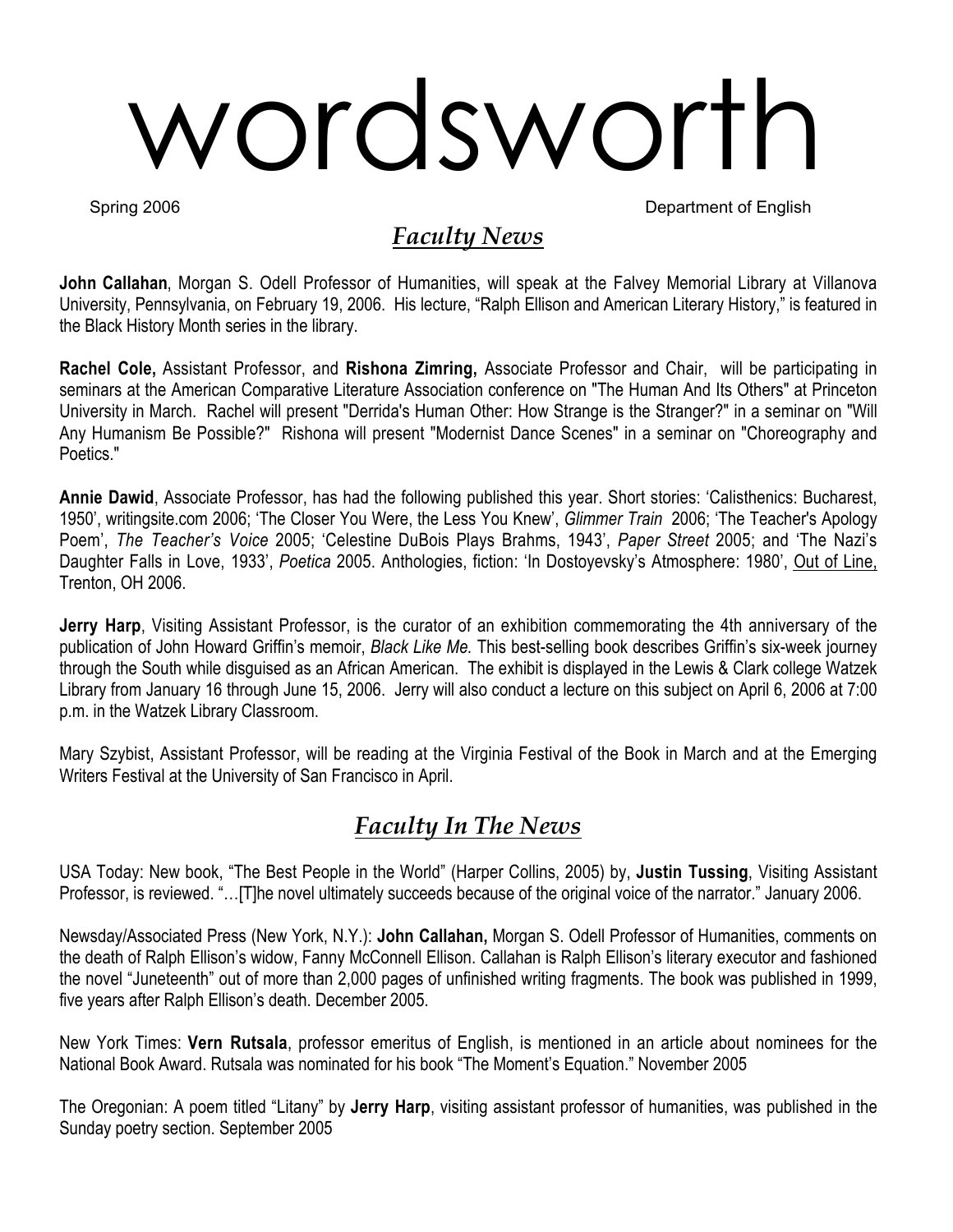# wordsworth

Spring 2006 **Department of English** 

# **Aubrey Watzek Library Poetry Series**

**Jerry Harp,** Lewis and Clark College**,** visiting assistant professor, will read from his two published poetry collections: *Creature* and G*atherings*. *Gatherings* was the winner of the 2004 Robert McGovern Prize from Ashland University Press. He is currently working on an edition of Donald Justice's letters.

> **February 22, 2006 7:00 p.m.**  $\overline{\phantom{a}}$  , and the set of the set of the set of the set of the set of the set of the set of the set of the set of the set of the set of the set of the set of the set of the set of the set of the set of the set of the s

## **Jim Shugrue** and **Lisa Malinowski Steinman,** Reed College

Jim Shugrue's poems and reviews have appeared in journals such as *International Quarterly, Fine Madness,* and *Poetry East.* His work has been recognized by an Oregon Arts Commission poetry fellowship and by the Open Voice Award.

Lisa Malinowski Steinman has two published books of poetry, *Made in America* and *Masters of Repetition.* She is also the recipient of NEA and Rockefeller fellowships.

## **March 8, 2006 7:00 p.m.** \_\_\_\_\_\_\_\_\_\_\_\_\_\_\_\_\_\_\_\_\_\_\_\_\_\_\_\_\_\_\_\_\_\_\_\_\_\_\_\_

## **Judith Barrington and Ursula K. Le Guin**

Judith Barrington is the author of three poetry collections, a prize winning memoir, and a text on writing literary memoir. Her work has been included in numerous anthologies, and her awards include the Andres Berger Award for Creative Nonfiction, the Dulwich Festival International Poetry Contest, and the Stewart H. Holbrook Award for outstanding contributions to Oregon's literary life.

Ursula LeGuin writes both poetry and prose, and in various modes including realistic fiction, science fiction, fantasy, young children's books, books for young adults, screen plays, essays, verbal texts for musicians, and voice texts for performance or recording.

**March 22, 2006 7:00 p.m.**  $\overline{\phantom{a}}$  , and the set of the set of the set of the set of the set of the set of the set of the set of the set of the set of the set of the set of the set of the set of the set of the set of the set of the set of the s

## **Lewis and Clark College Seniors**

This reading will be held in the Armstrong Lounge, Manor House. Visit the English department webpage for updated information. www.lclark.edu/dept/english/specialevents **April 13, 2006 7:00 p.m.**

**All Readings will be held in the Library, unless otherwise noted.**

# **1st Annual Literary Review Poetry Series**

The L&C *Literary Review* is a student-based organization that publishes its literary journal annually under the same title. This year the *Literary Review* will present its First Annual Poetry Series. The final reading in the series will be from the work of students published in this year's *Literary Review.*

## **Christopher Locke**

February 17, 2006 7:00 p.m. Christopher Locke's poems and prose have appeared in over 85 publications around the world.

### **Vern Rutsala**

March 16, 2006 7:00 p.m.

Vern Rutsala taught at Lewis Clark for over forty years. He is the author of twelve collections of poetry. His latest book, *The Moments Equation* was a finalist for the National Book Award in Poetry.

## **Literary Review Reading**

April 27, 2006 7:00 p.m. The final reading in the series will be from the work of students published in this year's *Literary Review.*

**All Readings will be in Armstrong Lounge, Manor House**

# **The Portland Arts & Lectures Series presents**

# **Adrienne Rich**

## **March 20, 2006 First Congregational Church 7:30 p.m.**

One of the most powerful voices of modern poetry, Adrienne Rich's focus on issues of feminism, politics, activism and cultural divide has propelled her writings for more than 50 years.

Visit www.literary-arts.org for information about this and other events in the Portland area.